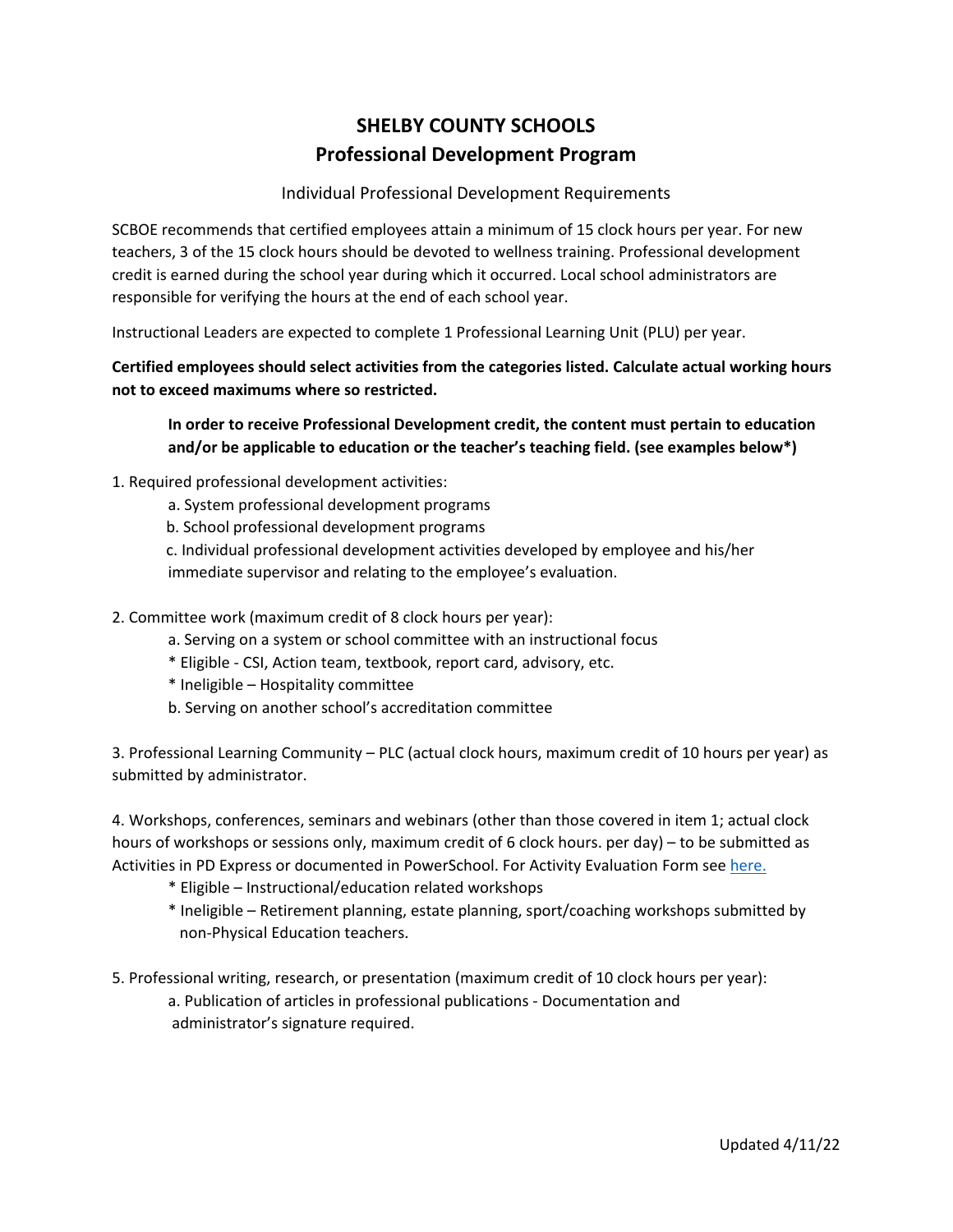- 6. Innovations (maximum credit of 8 clock hours per year):
	- a. Innovative programs or pilots approved in advance by Principal and Asst. Superintendent for Instruction
	- b. Funded and implemented grants that pertain to area of certification

7. Visitation observation approved in advance by Principal and Asst. Superintendent for Instruction; (maximum credit of 8 clock hours per year) For Supervising a Student Teacher Form see [here.](https://www.shelbyed.k12.al.us/profdev/doclibrary/2015StudentIntern.docx)

8. Development of curriculum materials approved in advance and verified by Principal (maximum credit of 8 clock hours per year).

9. Individual or Group Professional Reading - Reading must relate to improving instruction in employee's assignment. Individuals must turn in a learning journal form signed by an administrator in order to receive credit for individual professional reading (per the ALSDE – no more than 10 hours in a continuation cycle – 5 years – are allowed.) See [here](https://www.shelbyed.k12.al.us/profdev/doclibrary/2015ReadingJournal.docx) for Professional Reading Journal Form.

- \* Eligible A Framework for Understanding Poverty
- \* Ineligible Stephenie Meyer's "Twilight" series

10. Educational travel, approved in advance by Principal and Asst. Superintendent for Instruction, sponsored by an educational institution or taken to improve knowledge and experience in teaching field; (per the ALSDE – no more than 10 hours in a continuation cycle – 5 years – are allowed.)

\* Eligible – Historic Washington D.C. tour, by a teacher of American History, approved in advance as directed above.

\* Ineligible – Spontaneous tour of the Smithsonian, while on family vacation.

11. College courses for graduate or audit credit - must pertain to teaching field or instructional leadership.

- \* Eligible Graduate courses in education related subject
- \* Ineligible Business and Law school classes working towards a Business or Law degree

12. Supervision of student teacher/intern – (per the ALSDE – no more than 10 hours in a continuation cycle – 5 years – are allowed.)

13. National Board for Professional Teaching Standards certification process - certificate required. (maximum credit of 60 clock hours; credit awarded one time only)

14. Other - must be approved by Principal and Asst. Superintendent for Instruction with maximum credit established prior to activity.